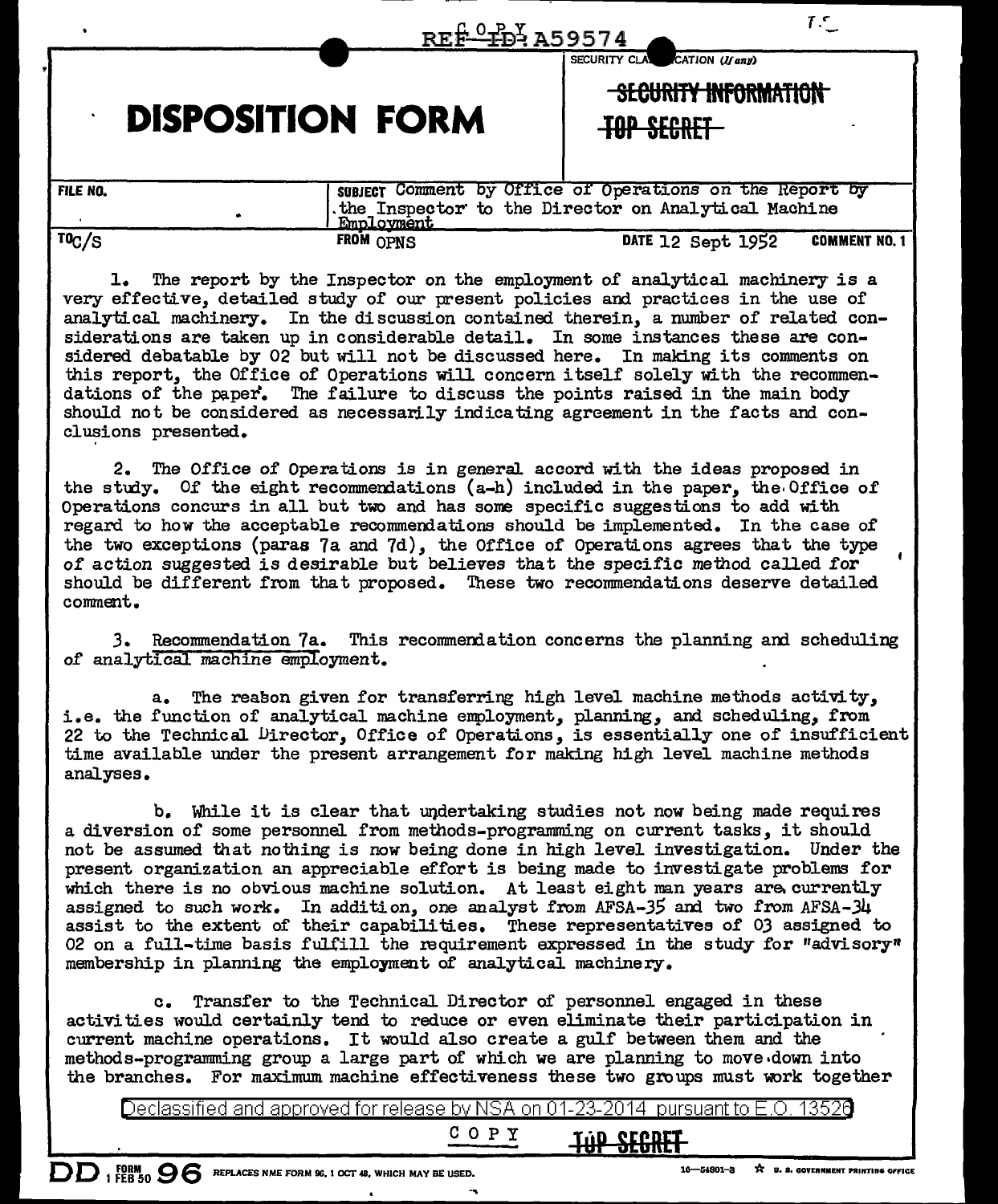| COPY     | <b>TOP SECRET</b>                                                                                                     |
|----------|-----------------------------------------------------------------------------------------------------------------------|
| SUBJECT: | Comment by Office of Operations on the<br>Report by the Inspector to the Director<br>on Analytical Machine Employment |
|          |                                                                                                                       |

REF ID:A59574

TO c/s FROM OPNS

DATE 12 Sept 1952 COMMENT NO. J.

closely. Moreover, in practice it is often impossible to distinguish the objecti.ve of high level methods from the pressing needs of today. It is mandatory that there be the closest association of those skilled in the broad and inventive view with those best informed about detail and intimately familiar with the practical requirements of getting a final report accurate ani in time.

d. Careful administrative direction of the high level group is required. to prevent undue pressure to "get-the-job-on-the-floor-today" and to minimize too extensive explanation time. This direction might well be accomplished by transferring high level invest gative methods to a staff group with  $22$ , namely the Technical Projects Group, where methods would be devised under the guidance of the Machine Processing Divisions's Technical Director.

e. Some administrative separation or high level methods from analytical problems seems inevitable in view of the degree of specialization required in modern cryptanalysis and in view of the impossibility of being close to everything in a large organization. In any event, the methods analyst is at least as close to the analytical problem of the General and Special Processing Di Visions when assigned to 22 as when assigned to the Office of Operations Staff.

f. It is the conviction of the office of Operations that the function of machine methods can best be exercised. within 22 wherein lie' the administrative controls and direction required to make the total machine process effective.

g. It is therefore recommended that the Inspector's recommendation in par. 7a be revised to require:

 $A_{\rm sp.}^{\rm sp. \lambda}$  (5)

 $Q^{\mu\nu}$   $^{\nu}$ 

 $\zeta$ ..

- $(1)$ That the strength of the Technical Projects Group be raised to fifteen by the transfer of 12 spaces from the Comptroller and from the Plans and Policy Division.
- $(2)$  That five machine methods analysts be transferred from the Methods Branch, where they are now performing functions appropriate to the Technical Projects Group, to that Group and that the remainder of the spaces be filled by transfer of qualified personnel fr m elsewhere within the Agency.

**tOP SEGREl** 

(3) That the expanded Technical Projects Group of the Machine Processing Division concentrate on the mission of drawing up new and better uses for our present and projected machinery.

c 0 p y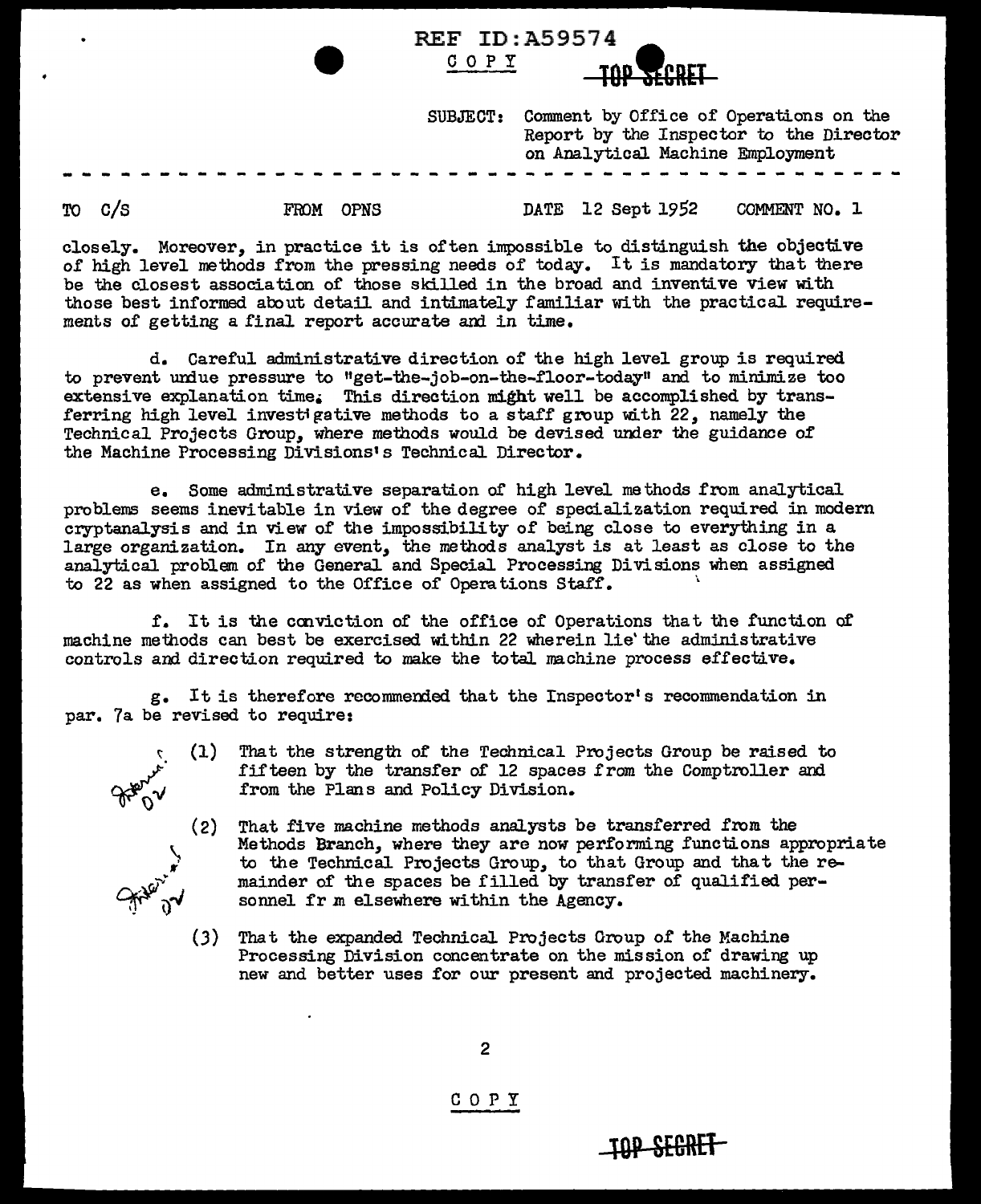|    | REF ID: A59574<br><b>BRET</b> |                 |  |                   |                                                                                                                      |               |  |  |
|----|-------------------------------|-----------------|--|-------------------|----------------------------------------------------------------------------------------------------------------------|---------------|--|--|
|    |                               | <b>SUBJECT:</b> |  |                   | Comment by Office of Operation on the<br>Report by the Inspector to the Director<br>on Analytical Machine Employment |               |  |  |
| TO | FROM                          | <b>OPNS</b>     |  | DATE 12 Sept 1952 |                                                                                                                      | COMMENT NO. 1 |  |  |

4. Recommendation 7d. In this recommendation the oasic paper proposes a reorganization of 22 with the essential point of merging the IBM and the RAM Branches.

a. It is quite true that the terms IBM and RAM have long since ceased to be, if indeed they ever were, adequate descriptions of the processing branches now so described. There is, however, administrative convenience in haVing more than one processing branch. This convenience finds its source not only in the sige and present physical locations of machine installations but in certain functional work distinctions. There is no doubt that a reorganization taking these two factors into greater account would have administrative advantages, and if more weight is given to the functional requirement the more satisfactory quarters hoped for in the new building would tend to improve the operability of the Division without necessitating radical organizational changes.

b. There are three principal functional processing groupings that should be recognized.

- (1) Editing and punching (card and tape). These require skills and personnel types distinct from other machine processes.
- (2) Production of recurring jobs; and jobs which, regardless of size. call for simple programming only.
- $(3)$  Complex jobs, including the initiation only of certain large jobs and non-recurrent jobs frequently originating from the highest level of methods investigation. These require a high concentration of operators who are capable of rapidly adapting themselves to changing conditions and of grasping the necessary cryptanalytic consideration to process jobs accurately with minimum instructions.

c. All of these functions invite an administrative organization to manage the personnel performing them. They also require methods-programming coordination, at least to decide which group should process a particular job. The administrative advantages in a functional grouping extend to a degree of concentration of methods-programming activity. It is undeniable that a job planner benefits from sharing ideas with other job planners. It is evident that there is a close affinity between jobs-- from the methods-programming Viewpoint-- even though the actual program in one case is a production item and in another a complex processing item. Experience has shown that sponsors are most assisted if they do not have to decide what group of methods-programmers to visit but can maintain contact with a particular person or persons.

*3* 

COPY **IAP SEGRET**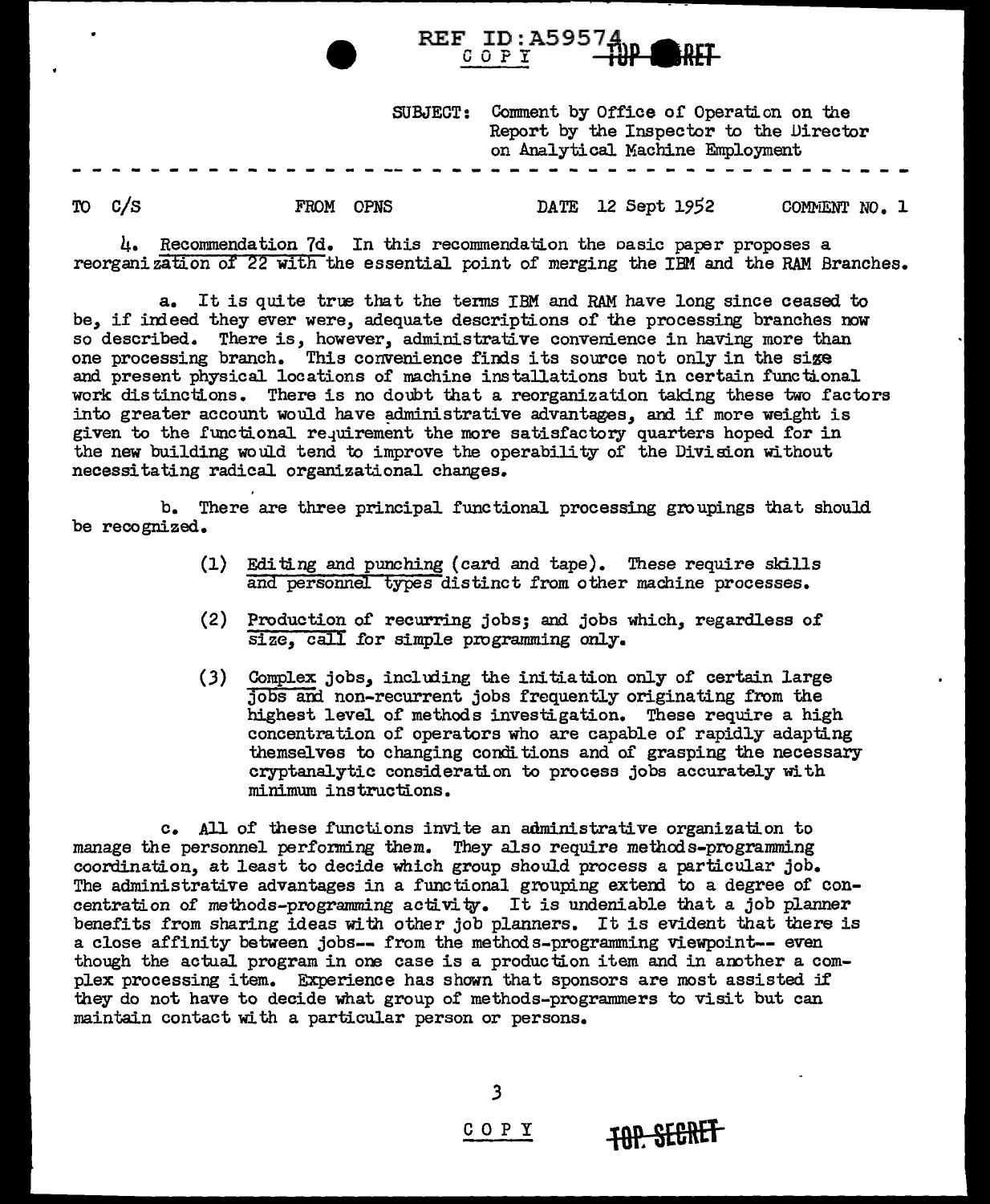|        |             |                 | COPY | <b>TOP SEERET</b>                                                                                                     |               |  |
|--------|-------------|-----------------|------|-----------------------------------------------------------------------------------------------------------------------|---------------|--|
|        |             | <b>SUBJECT:</b> |      | Comment by Office of Operations on the<br>Report by the Inspector to the Director<br>on Analytical Machine Employment |               |  |
| TO C/S | <b>FROM</b> | <b>OPNS</b>     |      | DATE 12 Sept 1952                                                                                                     | COMMENT NO. 1 |  |

REF ID:A59574

d. Transferring some methods-programmers to a machine opera ting organization would make them organizationally closer to the actual operation of equipment. It would facilitate training of personnel especially when the grade raising and hiring program makes available personnel capabel of receiving training of the type envisaged. Until this long range program becomes effective, however, the methods-programmers would have either to continue writing very detailed programs or personally supervising a method which they had developed. In the first instance the gain from presumably easier personal contact would be offset by no decrease in the load of job procedure writing. In the second alternative direct supervision would not replace the requirement for detailed programs for extra shifts, at least, or as protection against sickness or absence of the "brain". To add a supervisory duty could only reduce the number of procedures written. In other words this transfer would not immediately solve any major administrative problem. The desired goal could best be accomplished by increased training and gradual transfer of personnel.

e. It is therefore recommended that par. 7d of the Inspector• s report be revised to require:

- (1) That the Methods Branch retain its present functions except as affected by increased activities in the Technical Projects Group and by para. *3* below, with the result that the size of the Methods Branch will eventually be considerably reduced.
- (2) That as rapidly as feasible the function of detailed program completion be decentralized to appropriate processing branches subject to review by the Methods Branch for adequacy.
- (3) That the Processing Branch {IBM) and the Processing Branch (RAM) be abolished and that they be replaced by the following functional branches:
	- (a) 222-Data Recording Branch Responsible for punch-editing ana for punching cards, tapes or other media to be processed within the Division.
	- (b) 223-Machine Production Branch Responsible for processing recurring jobs and simple small, or large one-time jobs that do not require a high degree of program alteration.
	- (c) 225-Special Projects Branch Responsible for processing all jobs 'Where the procedures are subject to variation or where complex processing requires especially instructed personnel.

**·1uP SEBRET** 

c 0 p y